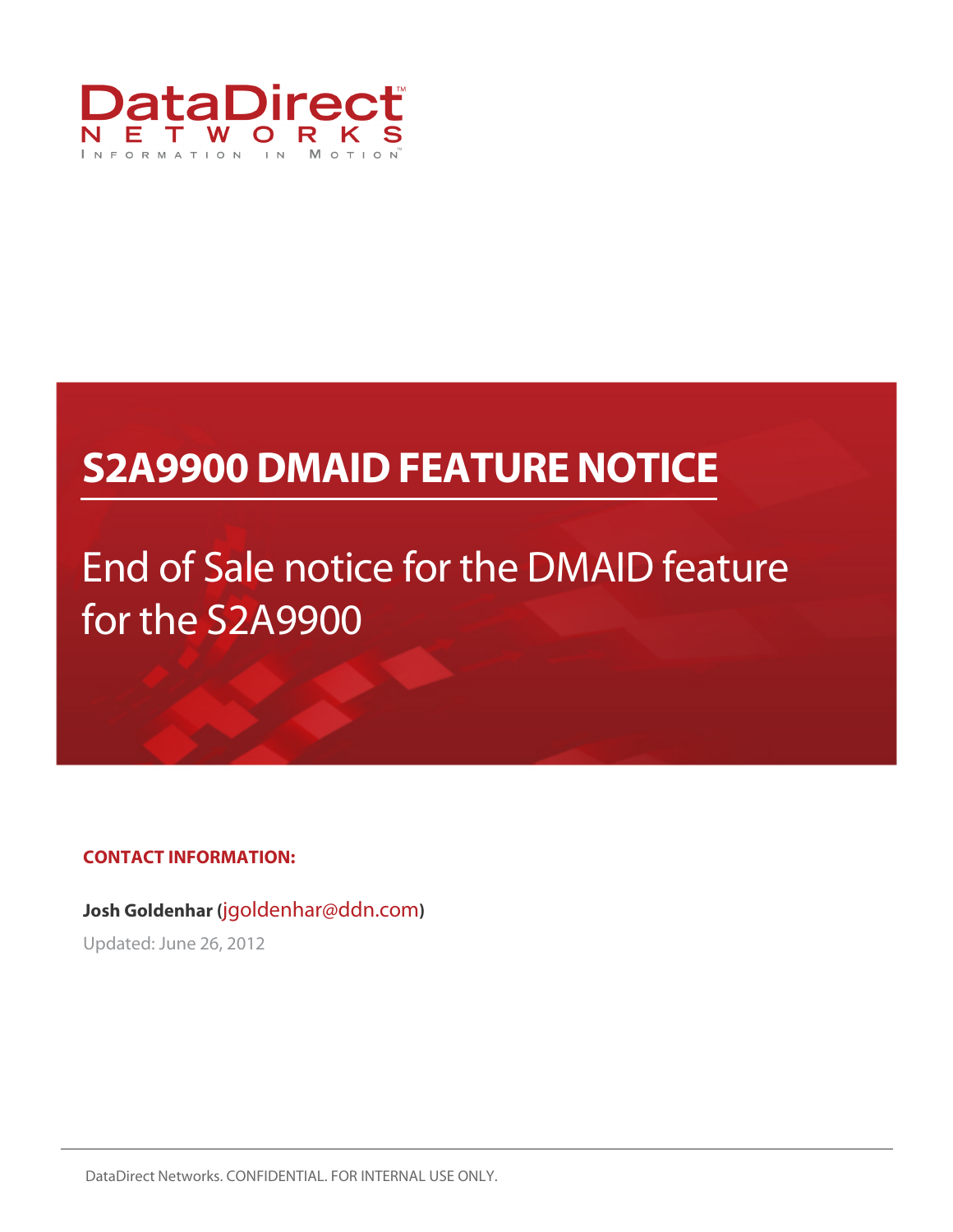

## **END-OF-SALE/END-OF-LIFE ANNOUNCEMENT**

This notice serves as an End-of- Sale (EOS) announcement for the following feature on the S2A9900 storage appliance:

• DMAID (Dynamic Massive Array of Idle Disks)

The DMAID feature on the S2A9900 with SS6000 disk enclosures requires SATA protocol drives with SATA Active/Active MUXs (AAMUX) to operate – DMAID does not operate with SAS drives, or drives with a SAS Interposer. Additionally, the S2A9900 with SATA AAMUX cannot support and SATA drives over 2TB in capacity. D-MAID is not supported with SS7000 disk enclosures.

The last 2TB SATA drives that were qualified for the S2A9900 with SS6000 disk enclosures went EOS in March, 2012. This leaves ONLY one qualified SATA disk drive that operates with the S2A9900, in SS6000 disk enclosures with an AAMUX: The 1TB SATA ST360-1000QXP.

This drive (ST360-1000QXP) is scheduled to go EOS approximately in December, 2012. Once this drive is EOS there will be no SATA drives available for new sale for the S2A9900 with SS6000 disk enclosures. Thus, there will be no drives that can operate with D-MAID and hence the D-MAID feature will be EOS.

Between now and December 31<sup>st</sup>, 2012, the only new drive available for existing customers with S2A9900's and SS6000 disk enclosures is the 1TB ST360-1000QXP. (New S2A9900's are sold with SS7000 disk enclosures and hence already do not support D-MAID).

D-MAID expansion on existing systems matching the criteria above will no longer be offered after December 31<sup>st</sup>, 2012.

The DataDirect Networks part numbers affected are:

| <b>Part Number</b> | <b>Description</b>                                                     |
|--------------------|------------------------------------------------------------------------|
| 9900-SLP-600       | S2A9900 Dynamic MAID (DMAID) License - up to 600 drives                |
| 9900-SLP-1200      | S2A9900 Dynamic MAID (DMAID) License - up to 1200 drives               |
| 9900-SLP-UPGR      | S2A9900 Dynamic MAID (DMAID) Upgrade License - from 600 to 1200 drives |

#### **Recommended Transitions**

DDN does not currently have a DMAID replacement product – this feature is not currently supported in the SFA line of storage appliances. If customers wish to expand existing S2A9900 appliances with SS6000 enclosures and the DMAID feature, they are encouraged to purchase the current 1TB SATA drive (and additional SS6000 enclosures if needed).